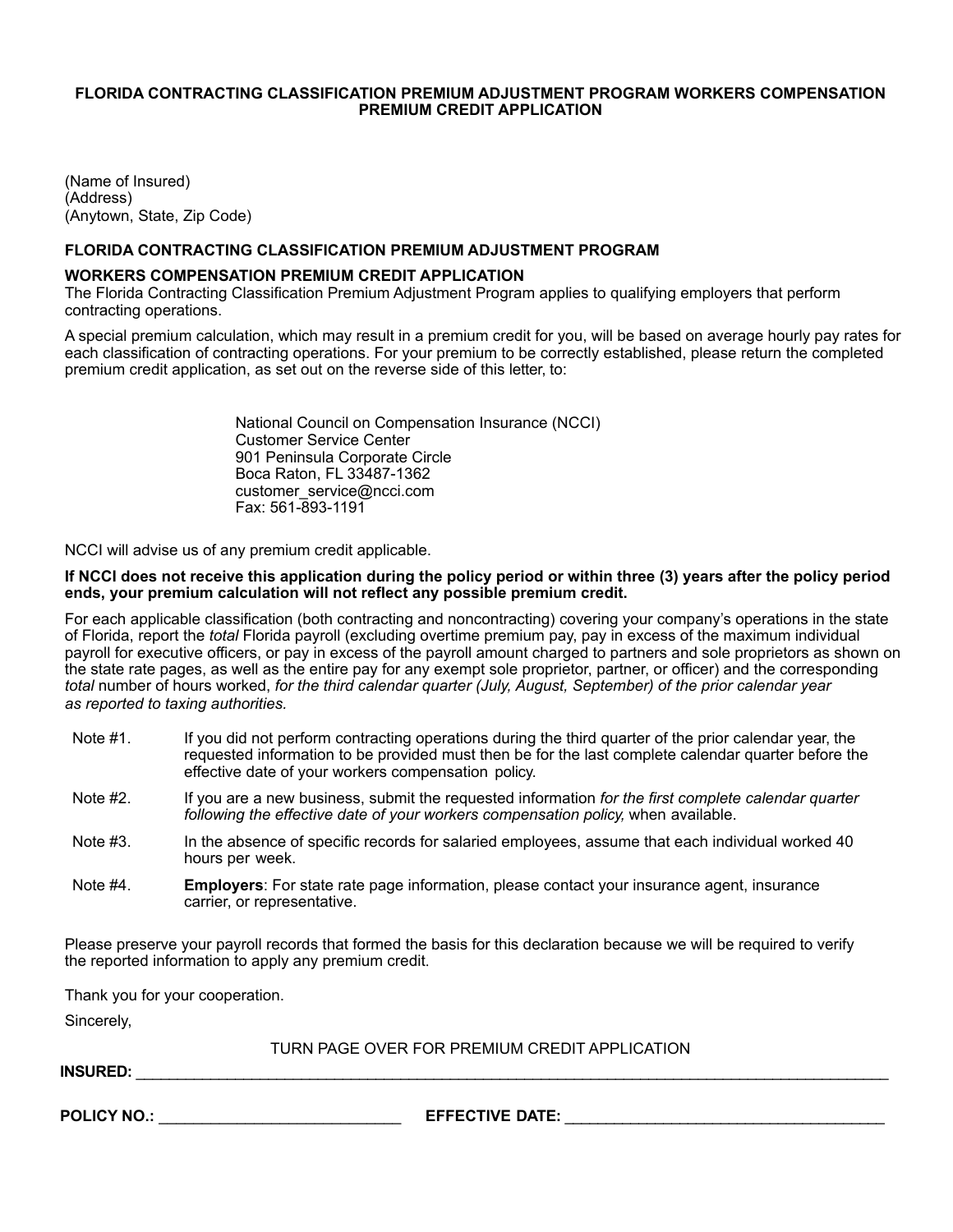**Notice:** Unless code(s), total wages paid, total hours worked, and calendar quarter reported are indicated and the application is signed, it cannot be processed. **Contact your agent** if assistance is desired.

**Is this a new business?** No Yes

- **If no,** submit information for the **THIRD** calendar quarter (July, August, September) of the prior calendar year as reported to taxing authorities.
- **If yes,** submit information for the **FIRST** complete calendar quarter following the effective date of your workers compensation policy.

The following is based on actual wages and hours worked, as reflected in our payroll records, for the complete calendar quarter ending \_\_\_\_\_\_\_\_\_\_\_\_\_\_\_\_\_\_\_\_\_\_\_\_\_\_\_\_\_\_\_\_\_\_\_\_\_\_\_\_\_\_\_\_\_\_\_\_\_\_\_.

"Contracting classifications" are those classifications subject to the following code numbers:

| 0042 | 5057 | 5222 | 5478 | 5610  | 6206 | 6306 |
|------|------|------|------|-------|------|------|
| 0050 | 5059 | 5223 | 5479 | 5613  | 6213 | 6319 |
| 1322 | 5069 | 5348 | 5480 | 5645  | 6214 | 6325 |
| 2799 | 5102 | 5402 | 5491 | 5651  | 6216 | 6400 |
| 3365 | 5146 | 5403 | 5506 | 5703  | 6217 | 7538 |
| 3719 | 5160 | 5437 | 5507 | 5705  | 6229 | 7605 |
| 3724 | 5183 | 5443 | 5508 | 6004  | 6233 | 7855 |
| 3726 | 5188 | 5445 | 5509 | 6006F | 6235 | 8227 |
| 5020 | 5190 | 5462 | 5535 | 6017  | 6236 | 9534 |
| 5022 | 5213 | 5472 | 5537 | 6018  | 6237 | 9554 |
| 5037 | 5215 | 5473 | 5551 | 6045  | 6251 |      |
| 5040 | 5221 | 5474 | 5606 | 6204  | 6252 |      |

#### **CLASSIFICATION CODE**

# **TOTAL FLORIDA WAGES PAID**<sup>1</sup>

## **TOTAL HOURS WORKED**<sup>2</sup>

| <b>Example: Electrical Wiring</b>      | 5190 | \$8,000 | 520 |
|----------------------------------------|------|---------|-----|
| <b>Contracting Classifications:</b>    |      |         |     |
|                                        |      |         |     |
|                                        |      |         |     |
| <b>Noncontracting Classifications:</b> |      |         |     |
|                                        |      |         |     |
|                                        |      |         |     |

<sup>1</sup> These figures are to exclude overtime premium pay (e.g., employee makes \$16/hour and is paid time and one-half, only report the payroll based on the \$16/hour), pay in excess of the maximum individual payroll for executive officers, or pay in excess of the payroll amount charged to partners and sole proprietors as shown on the state rate pages, as well as the entire pay for